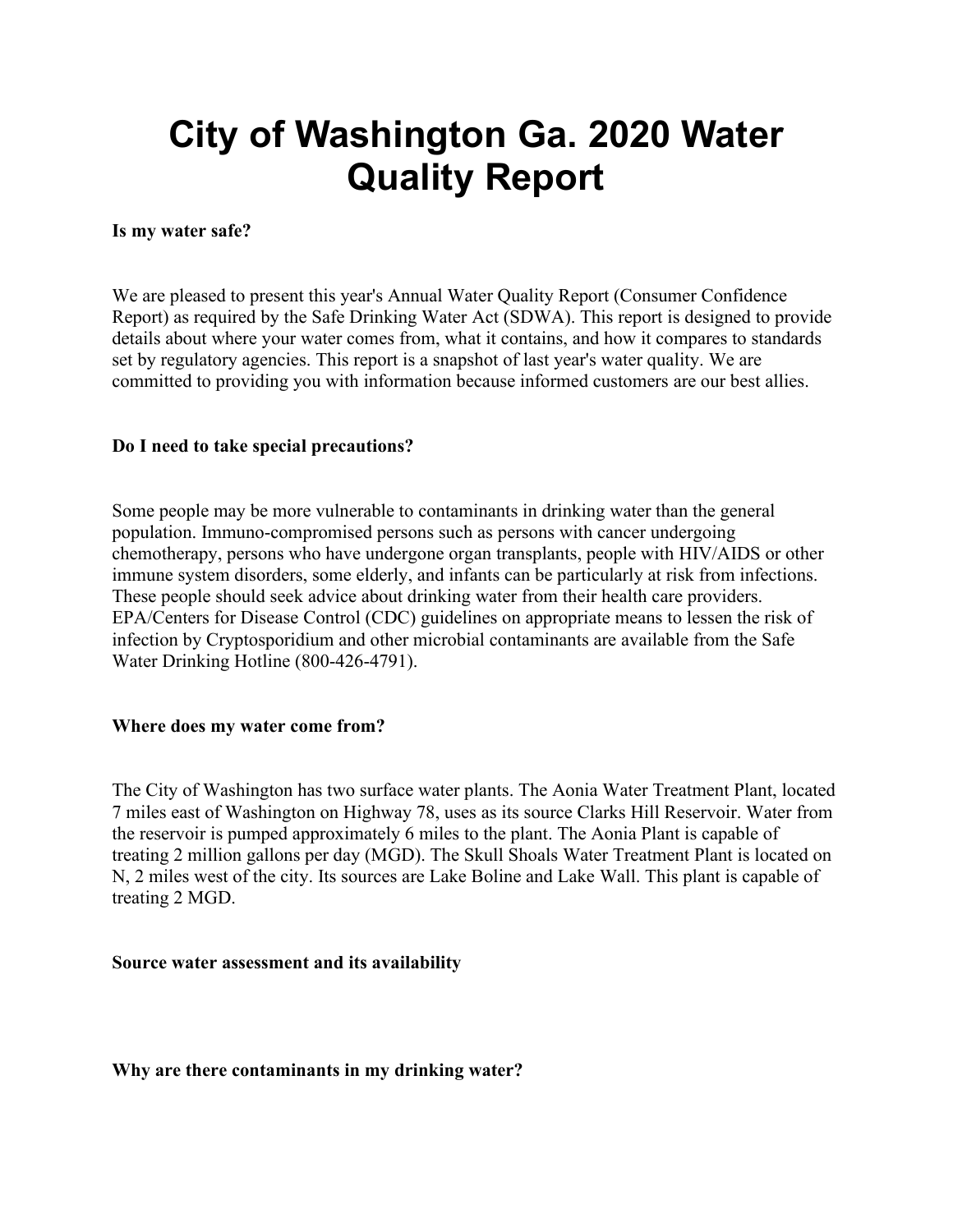Drinking water, including bottled water, may reasonably be expected to contain at least small amounts of some contaminants. The presence of contaminants does not necessarily indicate that water poses a health risk. More information about contaminants and potential health effects can be obtained by calling the Environmental Protection Agency's (EPA) Safe Drinking Water Hotline (800-426-4791). The sources of drinking water (both tap water and bottled water) include rivers, lakes, streams, ponds, reservoirs, springs, and wells. As water travels over the surface of the land or through the ground, it dissolves naturally occurring minerals and, in some cases, radioactive material, and can pick up substances resulting from the presence of animals or from human activity:

microbial contaminants, such as viruses and bacteria, that may come from sewage treatment plants, septic systems, agricultural livestock operations, and wildlife; inorganic contaminants, such as salts and metals, which can be naturally occurring or result from urban stormwater runoff, industrial, or domestic wastewater discharges, oil and gas production, mining, or farming; pesticides and herbicides, which may come from a variety of sources such as agriculture, urban stormwater runoff, and residential uses; organic Chemical Contaminants, including synthetic and volatile organic chemicals, which are by-products of industrial processes and petroleum production, and can also come from gas stations, urban stormwater runoff, and septic systems; and radioactive contaminants, which can be naturally occurring or be the result of oil and gas production and mining activities. In order to ensure that tap water is safe to drink, EPA prescribes regulations that limit the amount of certain contaminants in water provided by public water systems. Food and Drug Administration (FDA) regulations establish limits for contaminants in bottled water which must provide the same protection for public health.

# **How can I get involved?**

Call City Hall at 706-678-3277

## **Description of Water Treatment Process**

Your water is treated in a "treatment train" (a series of processes applied in a sequence) that includes coagulation, flocculation, sedimentation, filtration, and disinfection. Coagulation removes dirt and other particles suspended in the source water by adding chemicals (coagulants) to form tiny sticky particles called "floc," which attract the dirt particles. Flocculation (the formation of larger flocs from smaller flocs) is achieved using gentle, constant mixing. The heavy particles settle naturally out of the water in a sedimentation basin. The clear water then moves to the filtration process where the water passes through sand, gravel, charcoal or other filters that remove even smaller particles. A small amount of chlorine or other disinfection method is used to kill bacteria and other microorganisms (viruses, cysts, etc.) that may be in the water before water is stored and distributed to homes and businesses in the community.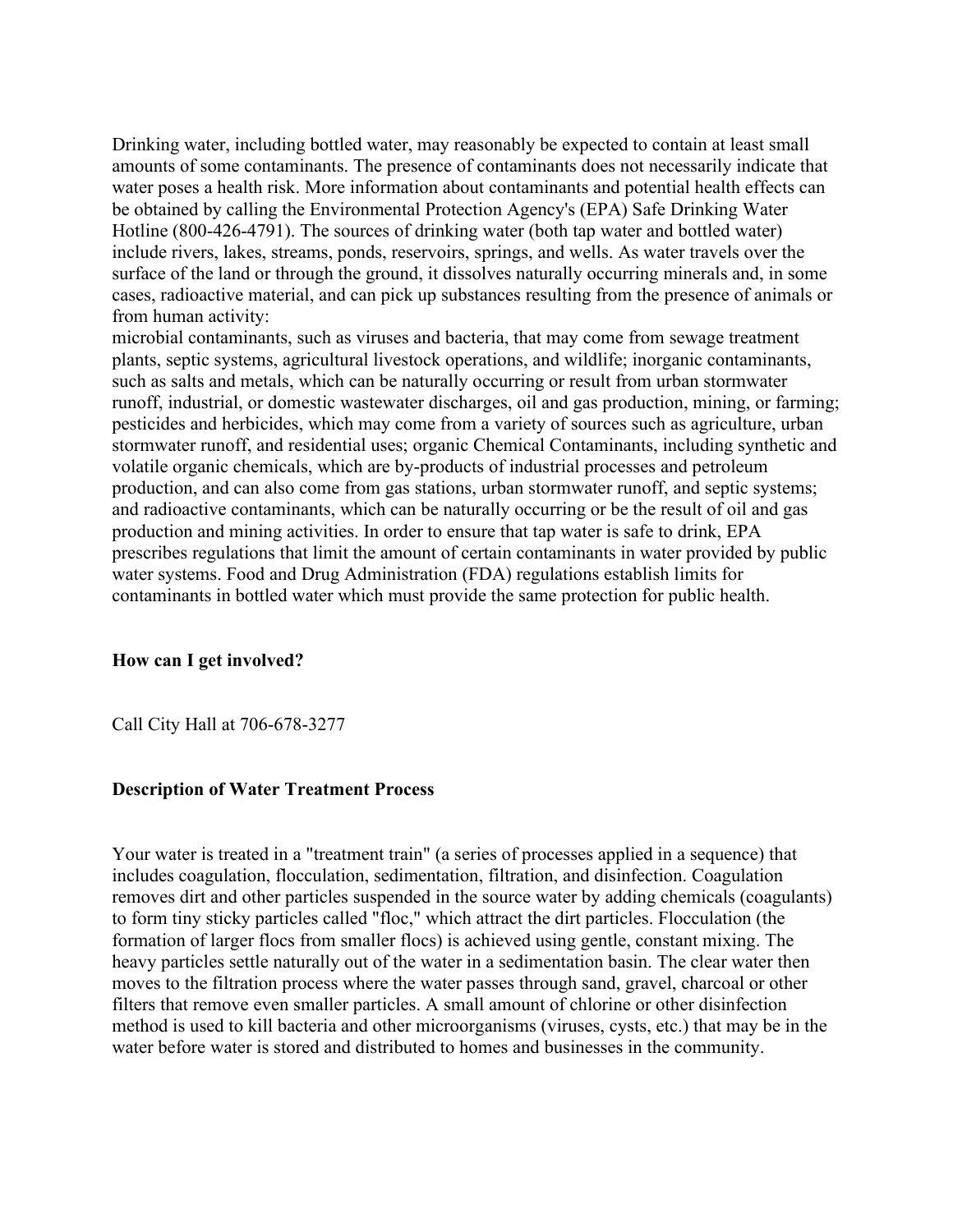# **Water Conservation Tips**

Did you know that the average U.S. household uses approximately 400 gallons of water per day or 100 gallons per person per day? Luckily, there are many low-cost and no-cost ways to conserve water. Small changes can make a big difference - try one today and soon it will become second nature.

- Take short showers a 5 minute shower uses 4 to 5 gallons of water compared to up to 50 gallons for a bath.
- Shut off water while brushing your teeth, washing your hair and shaving and save up to 500 gallons a month.
- Use a water-efficient showerhead. They're inexpensive, easy to install, and can save you up to 750 gallons a month.
- Run your clothes washer and dishwasher only when they are full. You can save up to 1,000 gallons a month.
- Water plants only when necessary.
- Fix leaky toilets and faucets. Faucet washers are inexpensive and take only a few minutes to replace. To check your toilet for a leak, place a few drops of food coloring in the tank and wait. If it seeps into the toilet bowl without flushing, you have a leak. Fixing it or replacing it with a new, more efficient model can save up to 1,000 gallons a month.
- Adjust sprinklers so only your lawn is watered. Apply water only as fast as the soil can absorb it and during the cooler parts of the day to reduce evaporation.
- Teach your kids about water conservation to ensure a future generation that uses water wisely. Make it a family effort to reduce next month's water bill!
- Visit [www.epa.gov/watersense](http://www.epa.gov/watersense) for more information.

# **Source Water Protection Tips**

Protection of drinking water is everyone's responsibility. You can help protect your community's drinking water source in several ways:

- Eliminate excess use of lawn and garden fertilizers and pesticides they contain hazardous chemicals that can reach your drinking water source.
- Pick up after your pets.
- If you have your own septic system, properly maintain your system to reduce leaching to water sources or consider connecting to a public water system.
- Dispose of chemicals properly; take used motor oil to a recycling center.
- Volunteer in your community. Find a watershed or wellhead protection organization in your community and volunteer to help. If there are no active groups, consider starting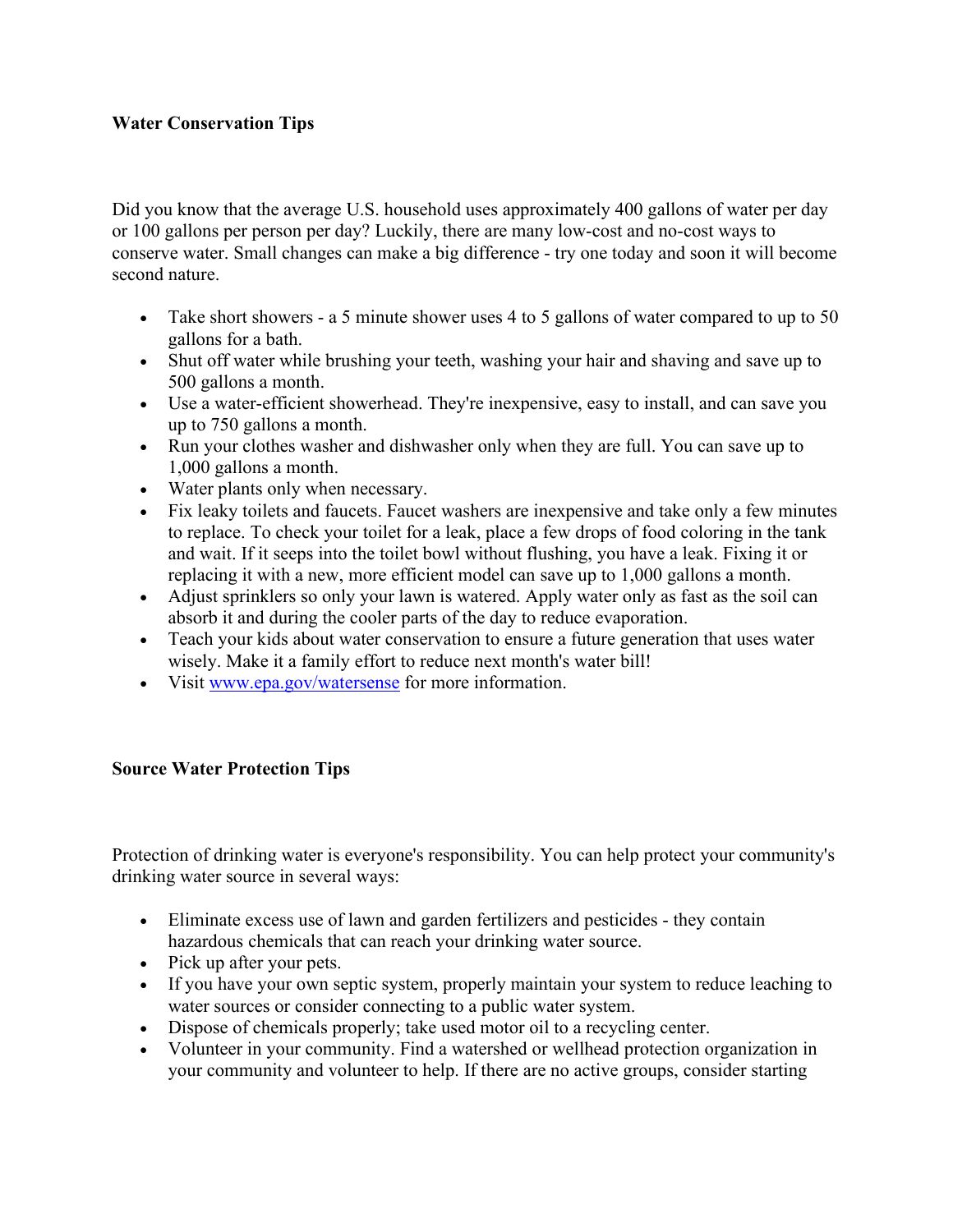one. Use EPA's Adopt Your Watershed to locate groups in your community, or visit the Watershed Information Network's How to Start a Watershed Team.

• Organize a storm drain stenciling project with your local government or water supplier. Stencil a message next to the street drain reminding people "Dump No Waste - Drains to River" or "Protect Your Water." Produce and distribute a flyer for households to remind residents that storm drains dump directly into your local water body.

# **Additional Information for Lead**

If present, elevated levels of lead can cause serious health problems, especially for pregnant women and young children. Lead in drinking water is primarily from materials and components associated with service lines and home plumbing. City of Washington Ga. is responsible for providing high quality drinking water, but cannot control the variety of materials used in plumbing components. When your water has been sitting for several hours, you can minimize the potential for lead exposure by flushing your tap for 30 seconds to 2 minutes before using water for drinking or cooking. If you are concerned about lead in your water, you may wish to have your water tested. Information on lead in drinking water, testing methods, and steps you can take to minimize exposure is available from the Safe Drinking Water Hotline or at http://www.epa.gov/safewater/lead.

# **Water Quality Data Table**

In order to ensure that tap water is safe to drink, EPA prescribes regulations which limit the amount of contaminants in water provided by public water systems. The table below lists all of the drinking water contaminants that we detected during the calendar year of this report. Although many more contaminants were tested, only those substances listed below were found in your water. All sources of drinking water contain some naturally occurring contaminants. At low levels, these substances are generally not harmful in our drinking water. Removing all contaminants would be extremely expensive, and in most cases, would not provide increased protection of public health. A few naturally occurring minerals may actually improve the taste of drinking water and have nutritional value at low levels. Unless otherwise noted, the data presented in this table is from testing done in the calendar year of the report. The EPA or the State requires us to monitor for certain contaminants less than once per year because the concentrations of these contaminants do not vary significantly from year to year, or the system is not considered vulnerable to this type of contamination. As such, some of our data, though representative, may be more than one year old. In this table you will find terms and abbreviations that might not be familiar to you. To help you better understand these terms, we have provided the definitions below the table.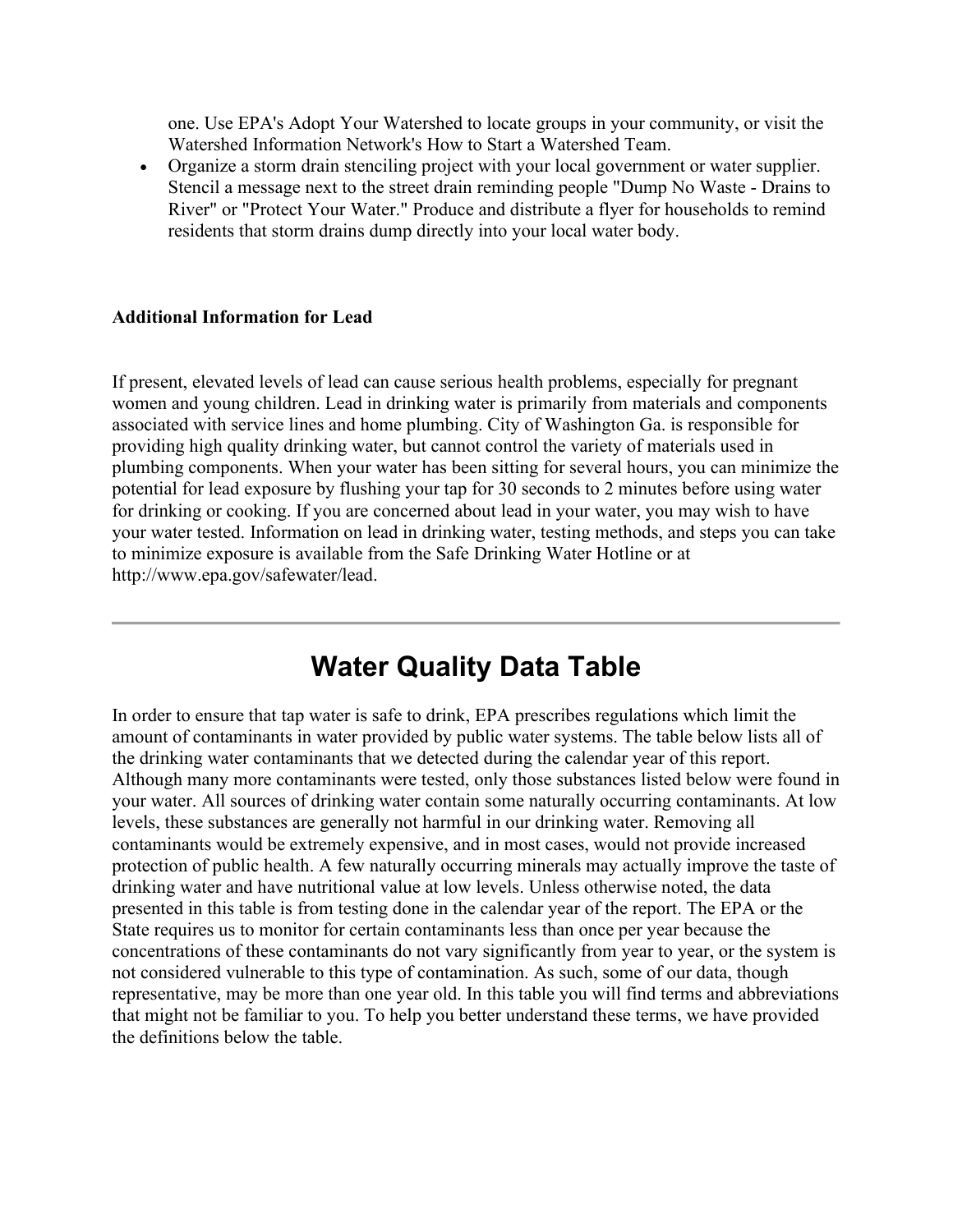|                                                                                                                   |           |                                                   |                |                | <b>Detect</b>                |                       | Range     |                                                  |                      |                                                                                                                                       |  |
|-------------------------------------------------------------------------------------------------------------------|-----------|---------------------------------------------------|----------------|----------------|------------------------------|-----------------------|-----------|--------------------------------------------------|----------------------|---------------------------------------------------------------------------------------------------------------------------------------|--|
| <b>Contaminants</b>                                                                                               |           | <b>MCLG</b><br><sub>or</sub><br><b>MRDLG MRDL</b> |                | MCL,<br>TT, or | In<br>Your<br>Water          |                       | Low High  | <b>Sample</b><br>Date                            | <b>Violation</b>     | <b>Typical Source</b>                                                                                                                 |  |
| <b>Disinfectants &amp; Disinfection By-Products</b>                                                               |           |                                                   |                |                |                              |                       |           |                                                  |                      |                                                                                                                                       |  |
| (There is convincing evidence that addition of a disinfectant is necessary for control of microbial contaminants) |           |                                                   |                |                |                              |                       |           |                                                  |                      |                                                                                                                                       |  |
| Chlorine (as Cl2)<br>(ppm)                                                                                        | 4         |                                                   |                | $\overline{4}$ | 2.31                         | $\cdot$ .2            | 2.31      | 2020                                             | No                   | Water additive used to control<br>microbes                                                                                            |  |
| Haloacetic Acids<br>$(HAA5)$ (ppb)                                                                                | <b>NA</b> |                                                   |                | 60             | 55.1                         | 31                    | 83        | 2020                                             | No                   | By-product of drinking water<br>chlorination                                                                                          |  |
| TTHMs [Total<br>Trihalomethanes]<br>(ppb)                                                                         | <b>NA</b> |                                                   |                | 80             | 62.5                         | 28.5                  | 97.5      | 2020                                             | No                   | By-product of drinking water<br>disinfection                                                                                          |  |
| Total Organic<br>Carbon (% Removal)                                                                               | <b>NA</b> |                                                   |                | <b>TT</b>      | 55.19                        | <b>NA</b>             | <b>NA</b> | 2020                                             | No                   | Naturally present in the<br>environment                                                                                               |  |
| <b>Inorganic Contaminants</b>                                                                                     |           |                                                   |                |                |                              |                       |           |                                                  |                      |                                                                                                                                       |  |
| Fluoride (ppm)                                                                                                    | 4         |                                                   | $\overline{4}$ |                | 1.75                         | $\cdot$               | 1.75      | 2020                                             | No                   | Erosion of natural deposits;<br>Water additive which promotes<br>strong teeth; Discharge from<br>fertilizer and aluminum<br>factories |  |
| <b>Microbiological Contaminants</b>                                                                               |           |                                                   |                |                |                              |                       |           |                                                  |                      |                                                                                                                                       |  |
| Total Coliform<br>(RTCR)                                                                                          | NA        |                                                   | <b>TT</b>      |                | NA                           | NA                    | NA        | 2020                                             | N <sub>o</sub>       | Naturally present in the<br>environment                                                                                               |  |
| <b>Contaminants</b>                                                                                               |           |                                                   |                |                | Your<br><b>MCLG AL Water</b> | <b>Sample</b><br>Date |           | # Samples<br><b>Exceeding</b><br>AI <sub>1</sub> | <b>Exceeds</b><br>AL | <b>Typical Source</b>                                                                                                                 |  |
| <b>Inorganic Contaminants</b>                                                                                     |           |                                                   |                |                |                              |                       |           |                                                  |                      |                                                                                                                                       |  |
| Copper - action level at<br>consumer taps (ppm)                                                                   |           | 1.3                                               |                | 1.3            | .21                          | 2020                  |           | $\boldsymbol{0}$                                 | No                   | Corrosion of household<br>plumbing systems; Erosion of<br>natural deposits                                                            |  |
| Lead - action level at<br>consumer taps (ppb)                                                                     |           | $\theta$                                          | 15             |                | 3.1                          | 2020                  |           | $\mathbf{0}$                                     | N <sub>0</sub>       | Corrosion of household<br>plumbing systems; Erosion of<br>natural deposits                                                            |  |

#### **Violations and Exceedances**

#### **Level 1 Assessment and Sanitary Defects**

Coliforms are bacteria that are naturally present in the environment and are used as an indicator that other, potentially harmful, waterborne pathogens may be present or that a potential pathway exists through which contamination may enter the drinking water distribution system. We found coliform indicating the need to look for potential problems in water treatment or distribution. When this occurs, we are required to conduct assessment(s) to identify problems and to correct any problems that were found during these assessments.

During the past year we were required to conduct one Level 1 Assessment(s). One Level 1 Assessment(s) were completed. In addition, we were required to take one corrective action(s) and we completed one assessment(s).